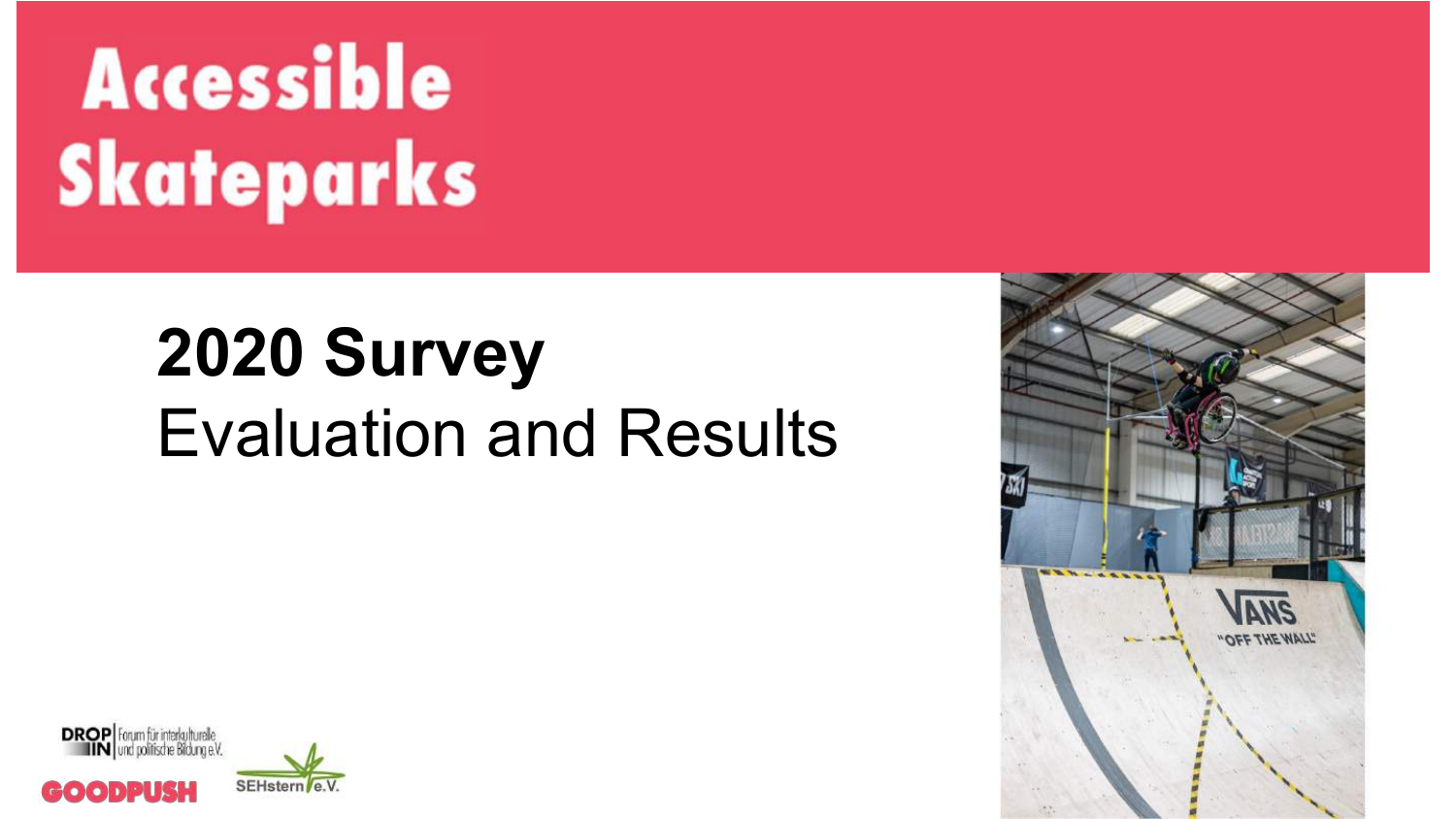# **OVERVIEW**

- From May to October 2020 Goodpush, Drop In e.V. and SEHstern e.V. did a worldwide online survey
- Key question: "How to make skateparks more accessible for everyone?"
- We especially reached out to skaters and WCMXers with disabilities
- 73 people all over the world took part



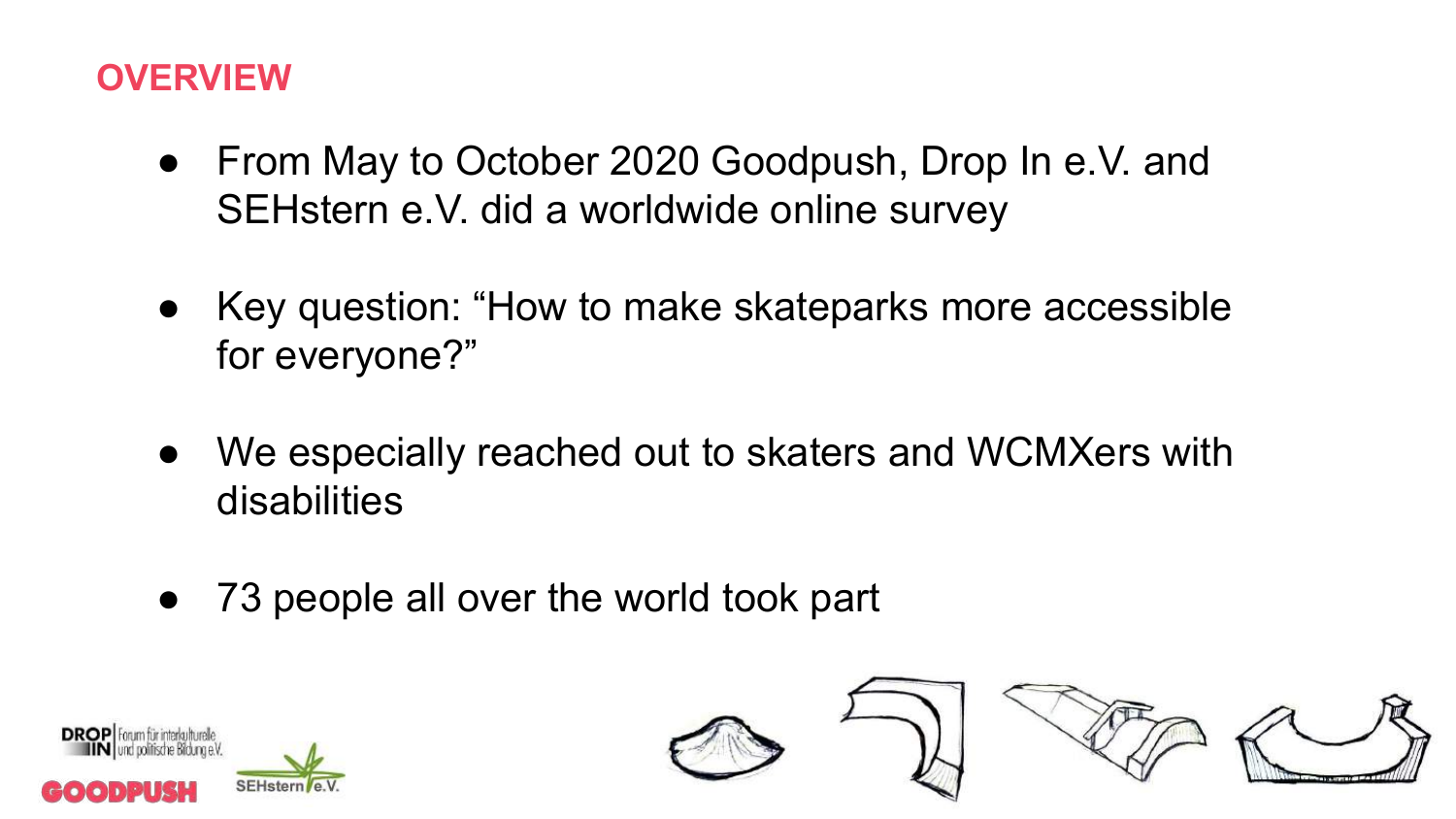## **PARTICIPANTS**

- 73 people from 15 different countries
- From 8 to 59 years old
- Years of skating from "just started" to 53 years
- 33 people stated to have a disability
- Mostly WCMXers took part reflected in results



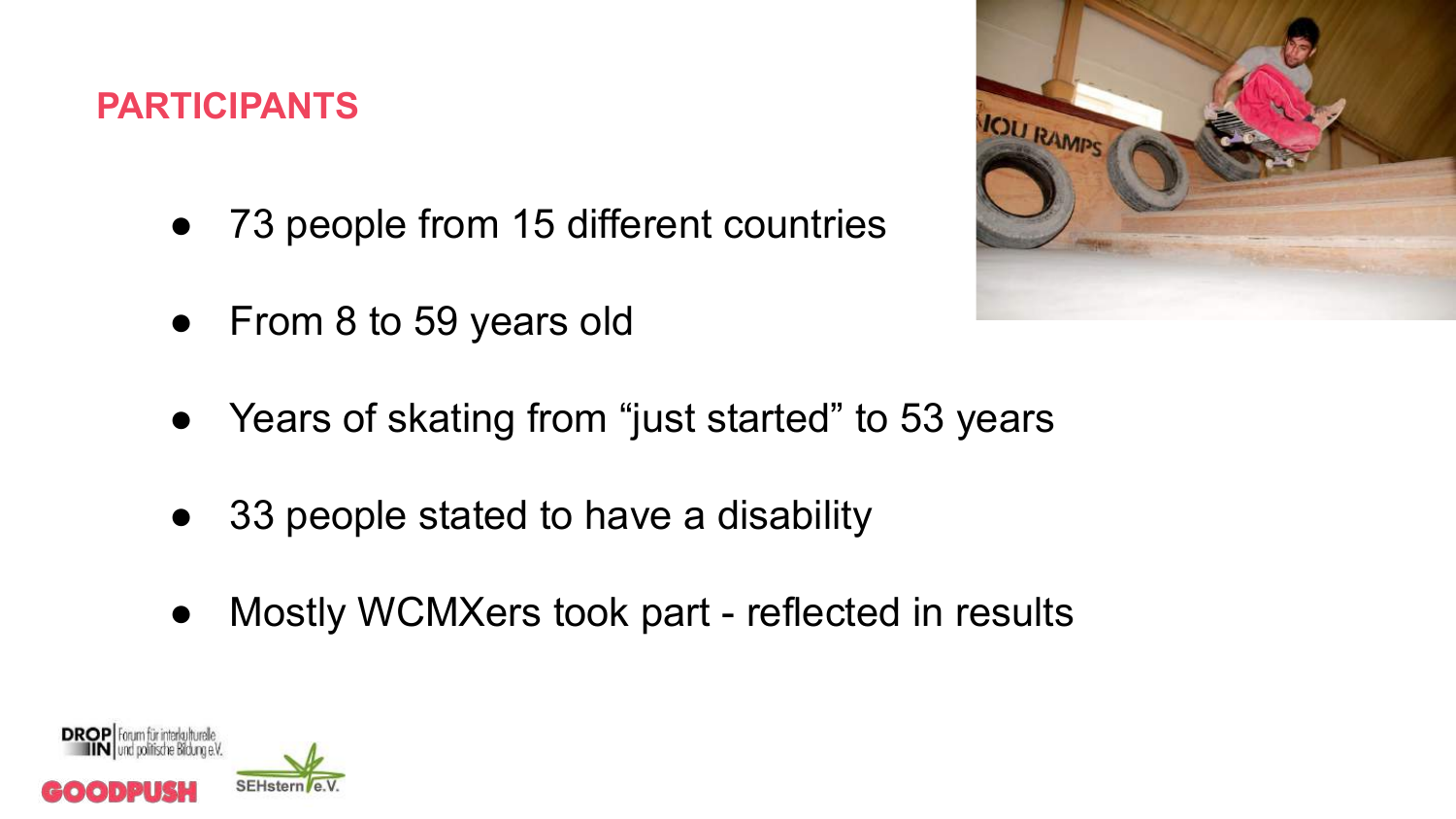# **RESULTS: SKATEPARK OBSTACLES – WCMX**

- Problems:
	- $\circ$  Difficulties getting up ramps / out of bowls (19x)
	- Ramps and obstacles too high/steep/challenging (5x)
	- $\circ$  Rails inaccessible without a kicker (4x)
	- Accessibility in general (not able to access all parts of the skatepark) (4x)
	- Platforms and ramps not wide enough for wheelchairs (or platforms missing) (3x)
	- No toilets (3x)
	- $\circ$  Lack of speed / no starting point to get speed (2x)
	- $\circ$  Bad condition of skatepark (2x)

DROP Forum für interkulturelle<br>IN und politische Bildung e.V.

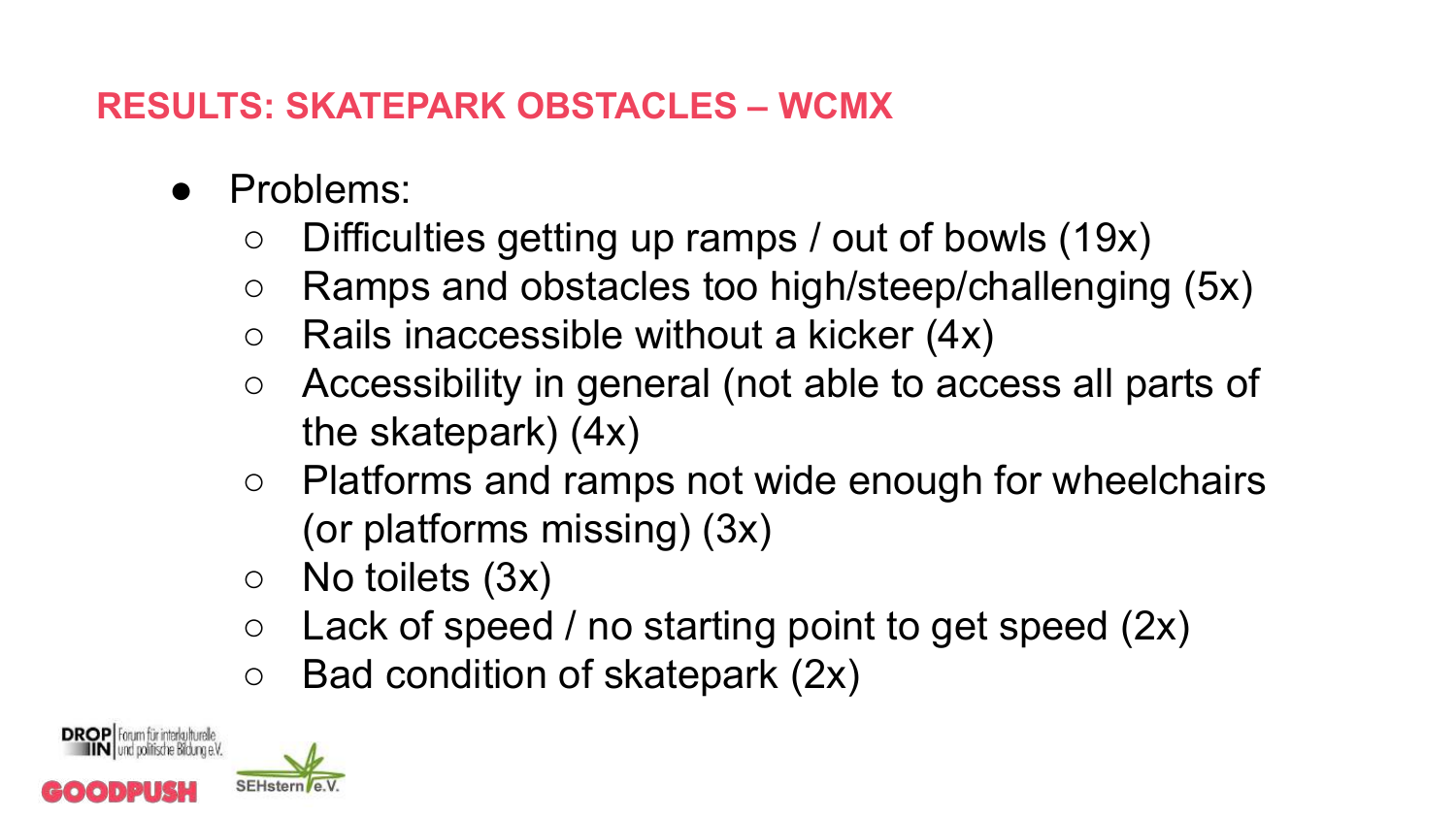#### **SOLUTIONS – WCMX**

- $\circ$  High starting points to get speed (5x)
- Banks / inclines leading up to the top of ramps or out of bowls (3x)
- $\circ$  General accessibility (2x)
- Distance between obstacles not too wide (to keep speed) (1x)

*"[Entire skatepark] sunk into ground, with concrete / tarmac surround, with a low slope ramp to get back to ground level."* 



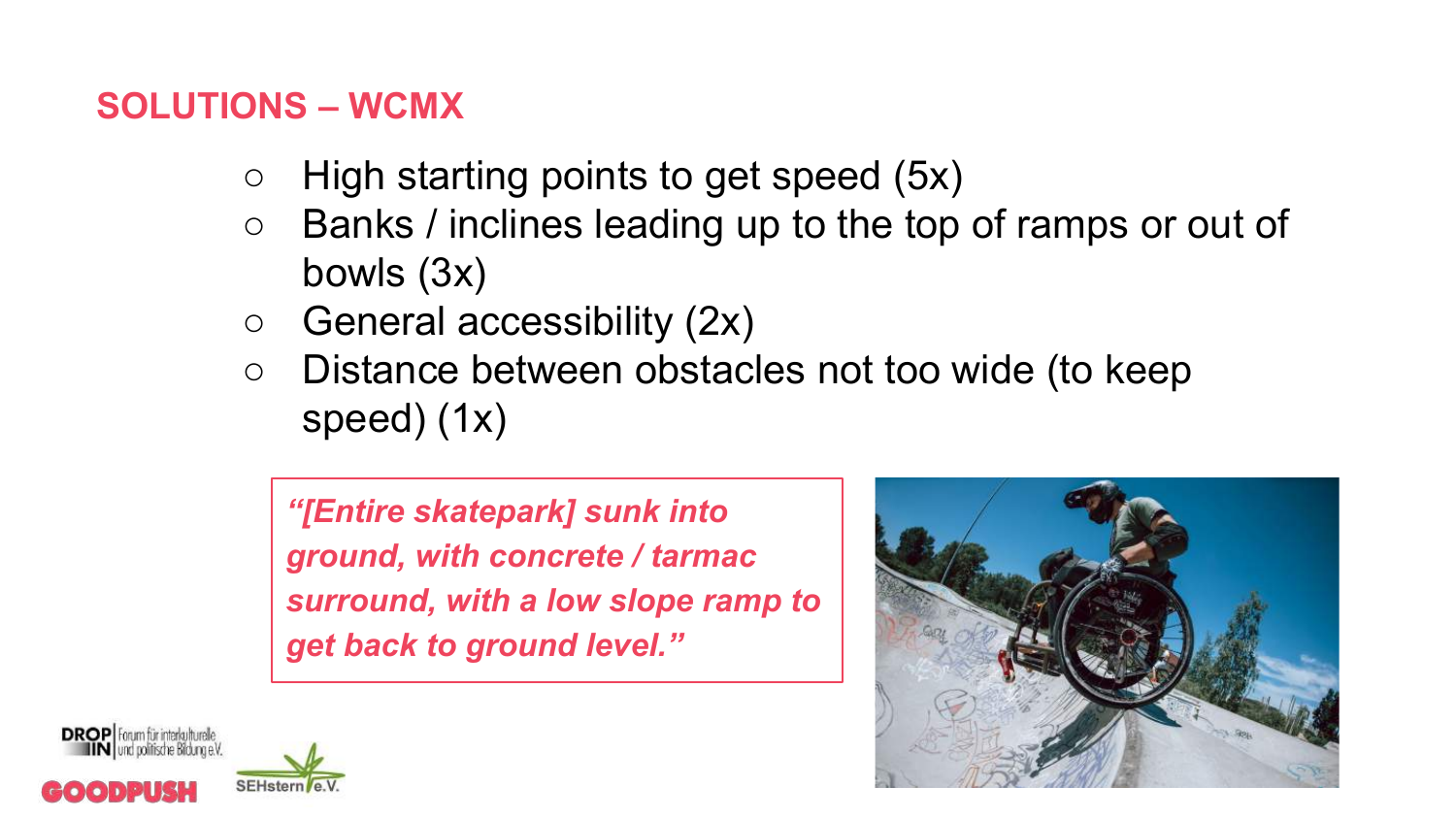# **RESULTS: SKATEPARK OBSTACLES – VISUAL RESTRICTIONS**

- Problems:
	- $\circ$  Obstacles are not long enough (2x)
	- $\circ$  Not enough or bad light  $(x2)$
	- Too much distance between obstacles being disorienting (1x)
	- $\circ$  Missing tactile lines on the floor (1x)
	- $\circ$  Lack of high contrast colors  $(1x)$
	- Unsafe platforms (1x)
	- Unable to hear other skatepark users such as scooters or BMX (1x)



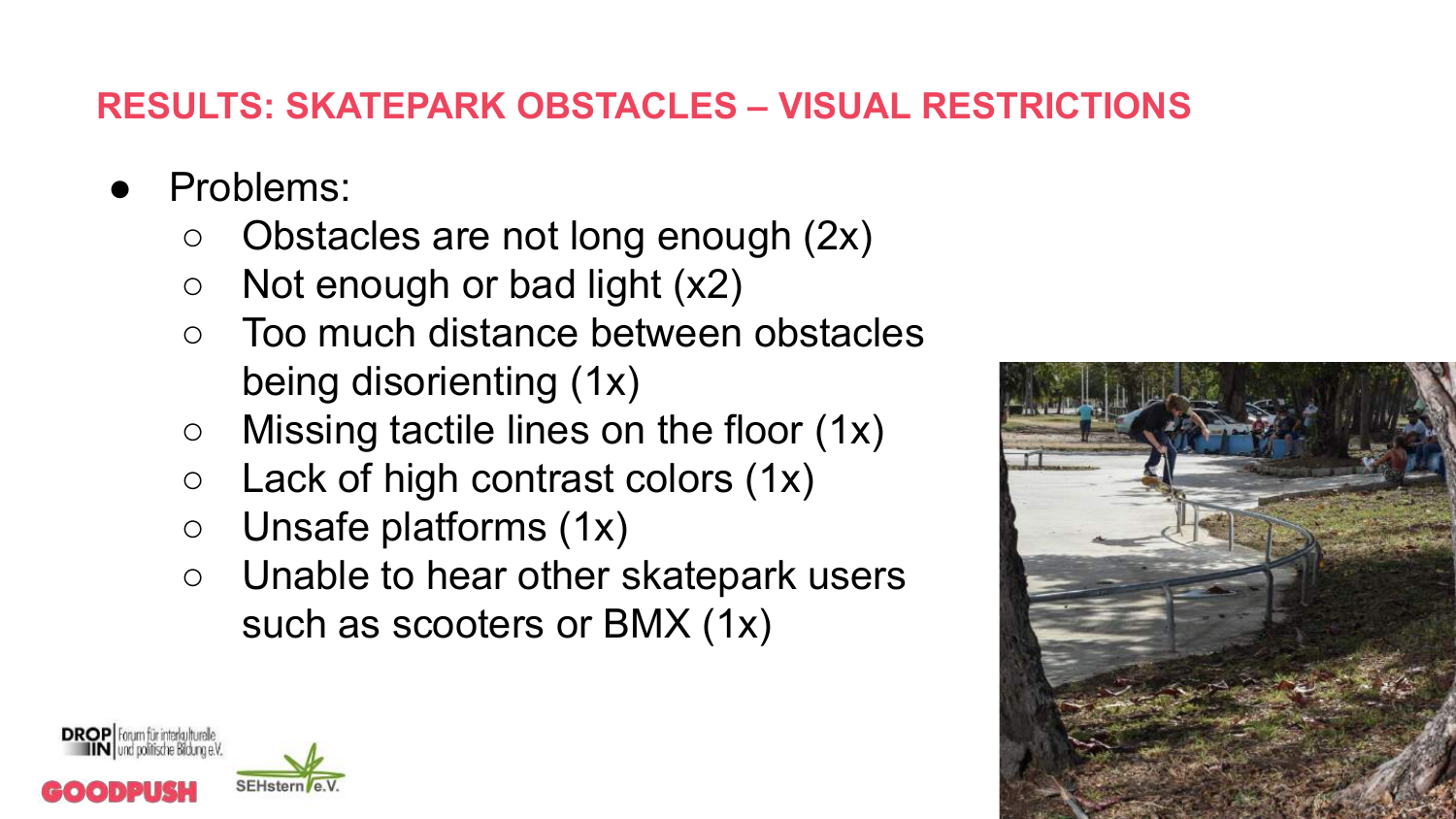# **SOLUTIONS – VISUAL RESTRICTIONS**

- $\circ$  Tactile orientation in and around the skatepark (3x) (ex. different material on the ground)
- Wider / longer obstacles (1x)

**DROP** Forum für interkulturelle

○ Miniature Skatepark replica (1x) (like fingerboarding skatepark)



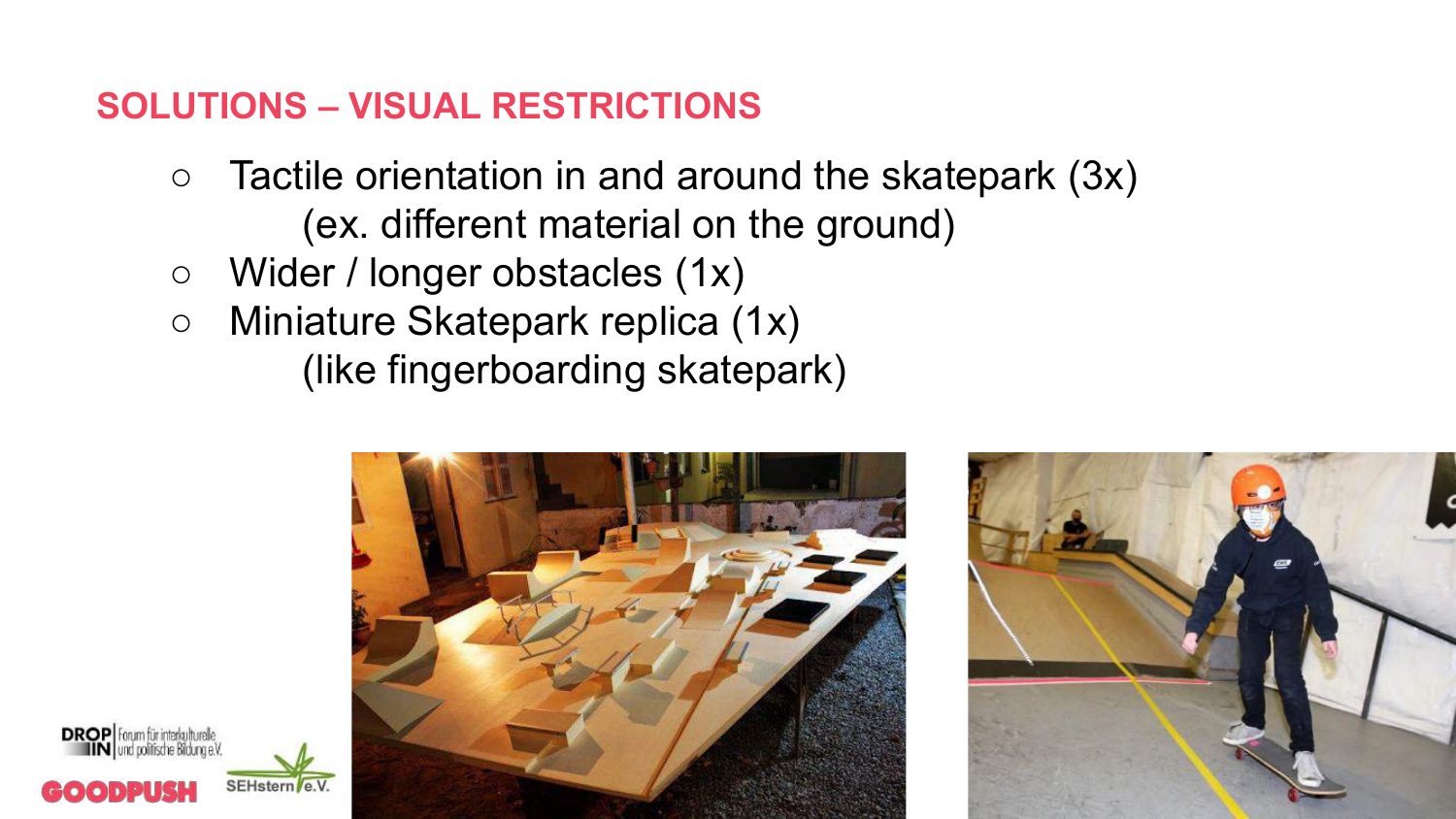# **SOCIAL ASPECTS – PROBLEMS**

- Lack of awareness about disabilities (especially when a disability is not visible) (4x)
- Not always feeling included or welcome ie. when there are too many people (3x)
- $\circ$  Lack of beginners area (2x)
- People distancing themselves when they find out about disability (1x)
- $\circ$  Unpredictable things and noises (1x)
- $\circ$  Feeling overwhelmed when not in their local skatepark (1x)

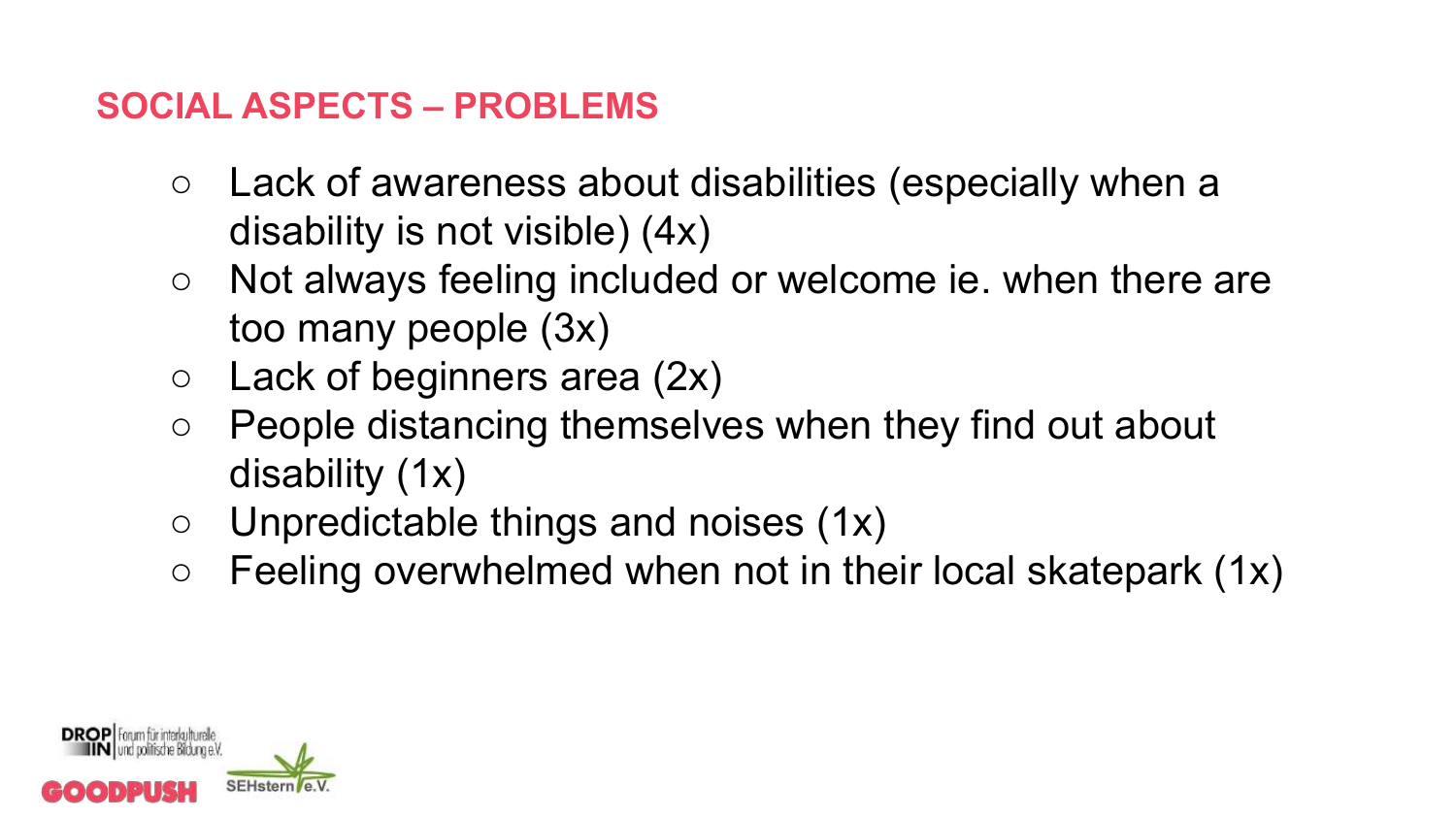# **SOCIAL ASPECTS – SOLUTIONS**

- No direct solutions to improve problems on a social level
- The following key statement might influence atmosphere: **Mixed skatepark for all abilities** (level / street / transition)
- Further research needed if more information or rules could be helpful



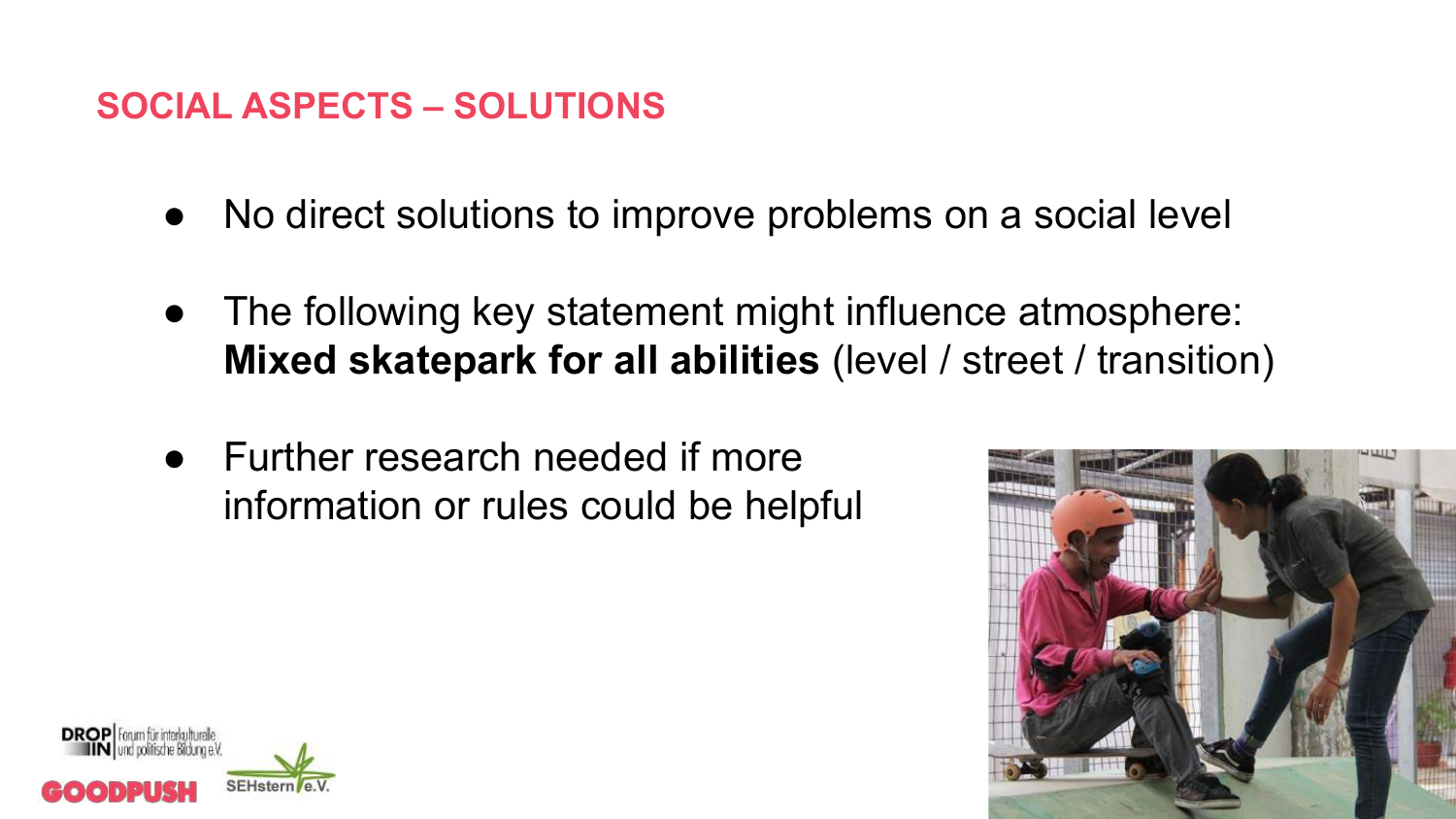# **ENVIRONMENT – PROBLEMS**

- Lack of wheelchair access from road to skatepark (10x)
- Long travel  $(9x)$
- Lack of parking (3x)
- No toilets (3x)
- Anxiety / feeling unsafe on public transport  $(2x)$
- Other difficulties accessing skatepark from the road  $(2x)$
- Poor or no lighting (1x)



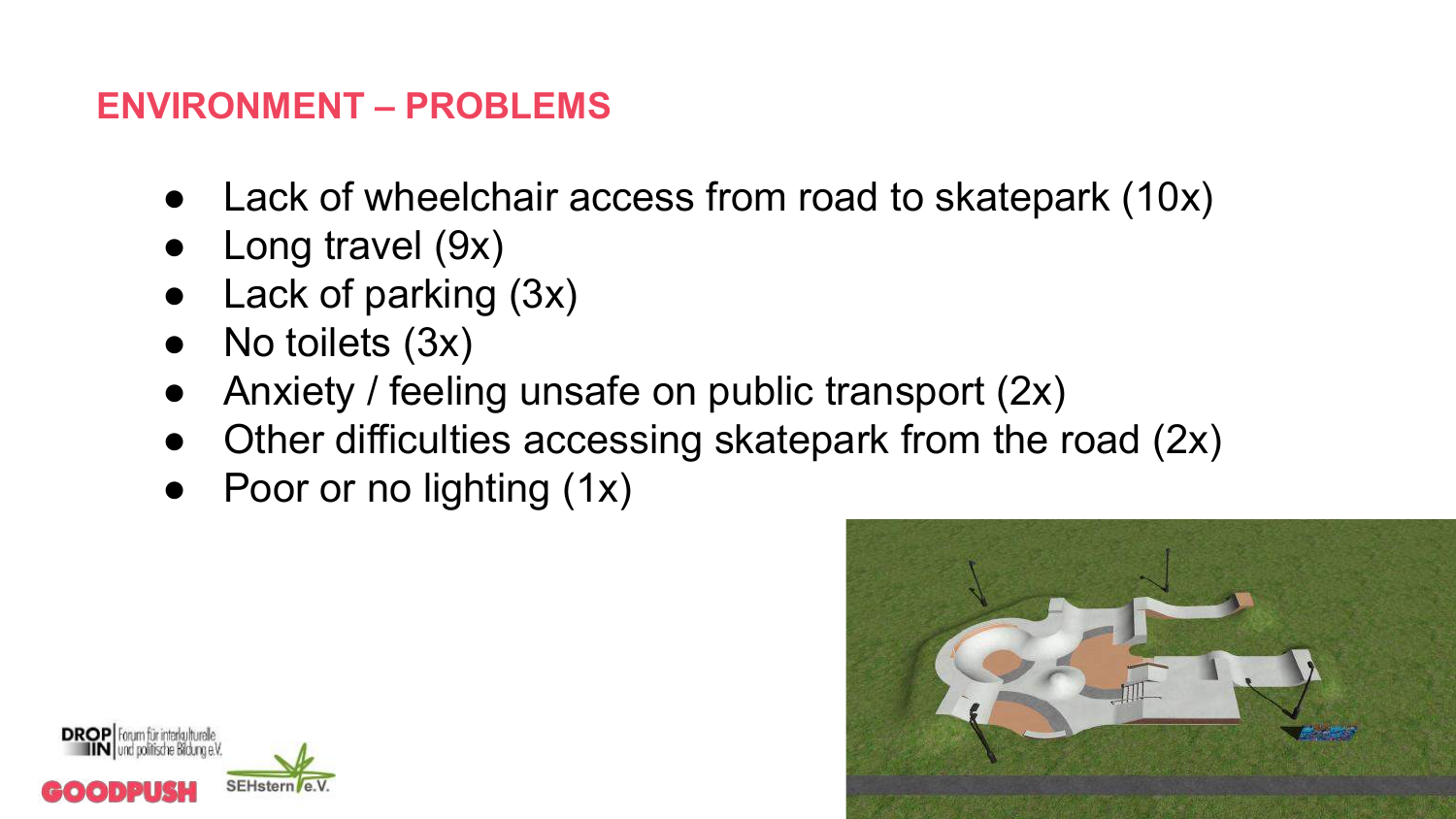# **ENVIRONMENT – SOLUTIONS**

- Clean, barrier-free toilets  $(8x)$
- Wheelchair accessible pathways  $(7x)$
- Good public transport connections (5x)
- Green space/nature (5x)
- Rest area with shade  $(4x)$
- Water fountain (3x)
- Parking (2x)
- Sensory safe zones (2x)
- Good lighting (1x)
- Central location (1x)
- Assistants on-site to help get on ramps  $(1x)$

DROP Forum für interlauturelle

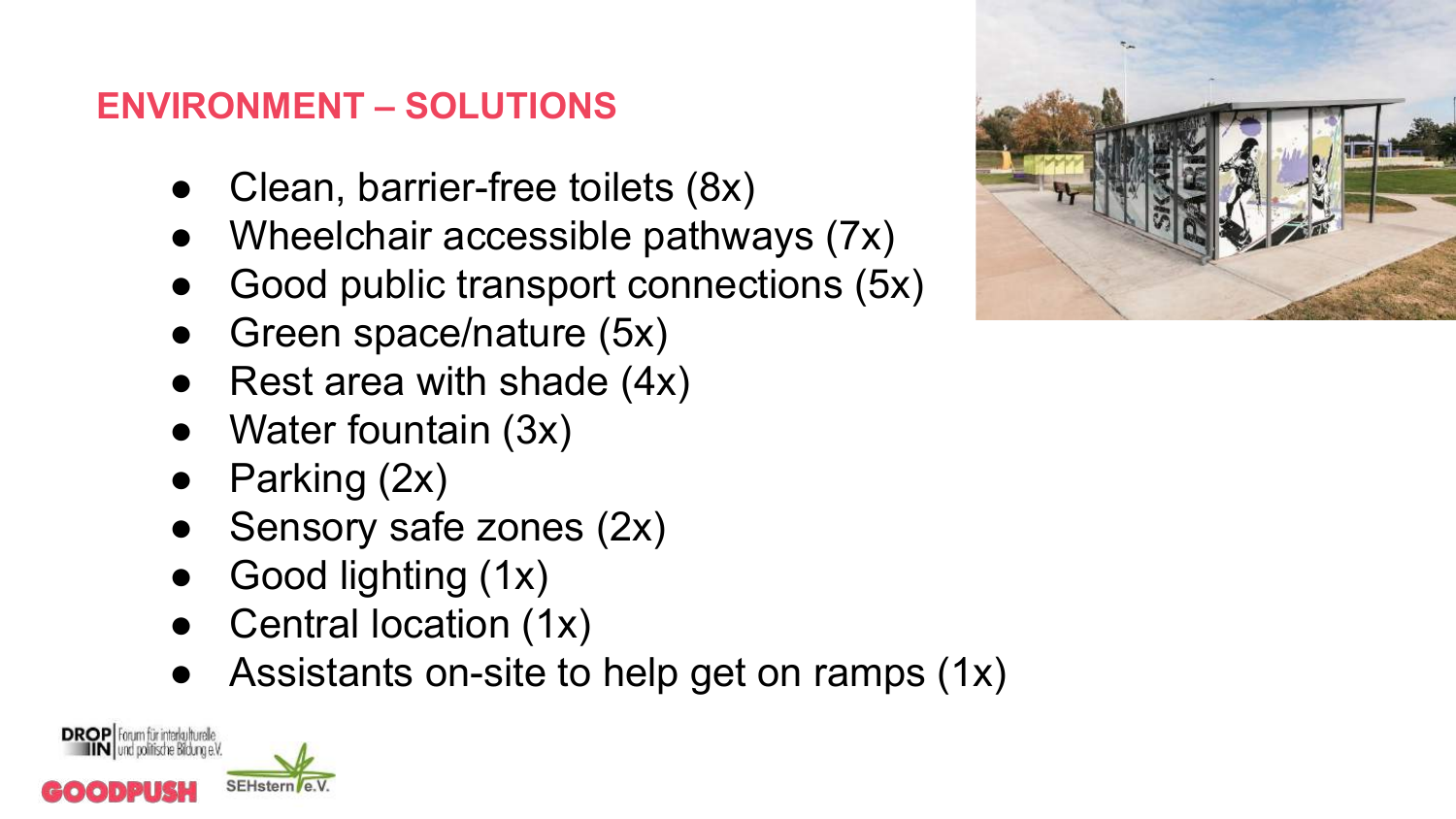# **DREAM OBSTACLES**

- Mixed skatepark for all abilities (level / street / transition) (7x)
- Rail to ride on (ex. Rainbow rail) (8x)
- Roll-ins (5x)
- Foampit (with big ramp)  $(4x)$
- Pump track / snakerun (3x)
- Bowl with tunnel / door / easy exit  $(3x)$
- Manual pad with up-ramp  $(1x)$
- Wider stairs with enough space for a wheelchair (1x)





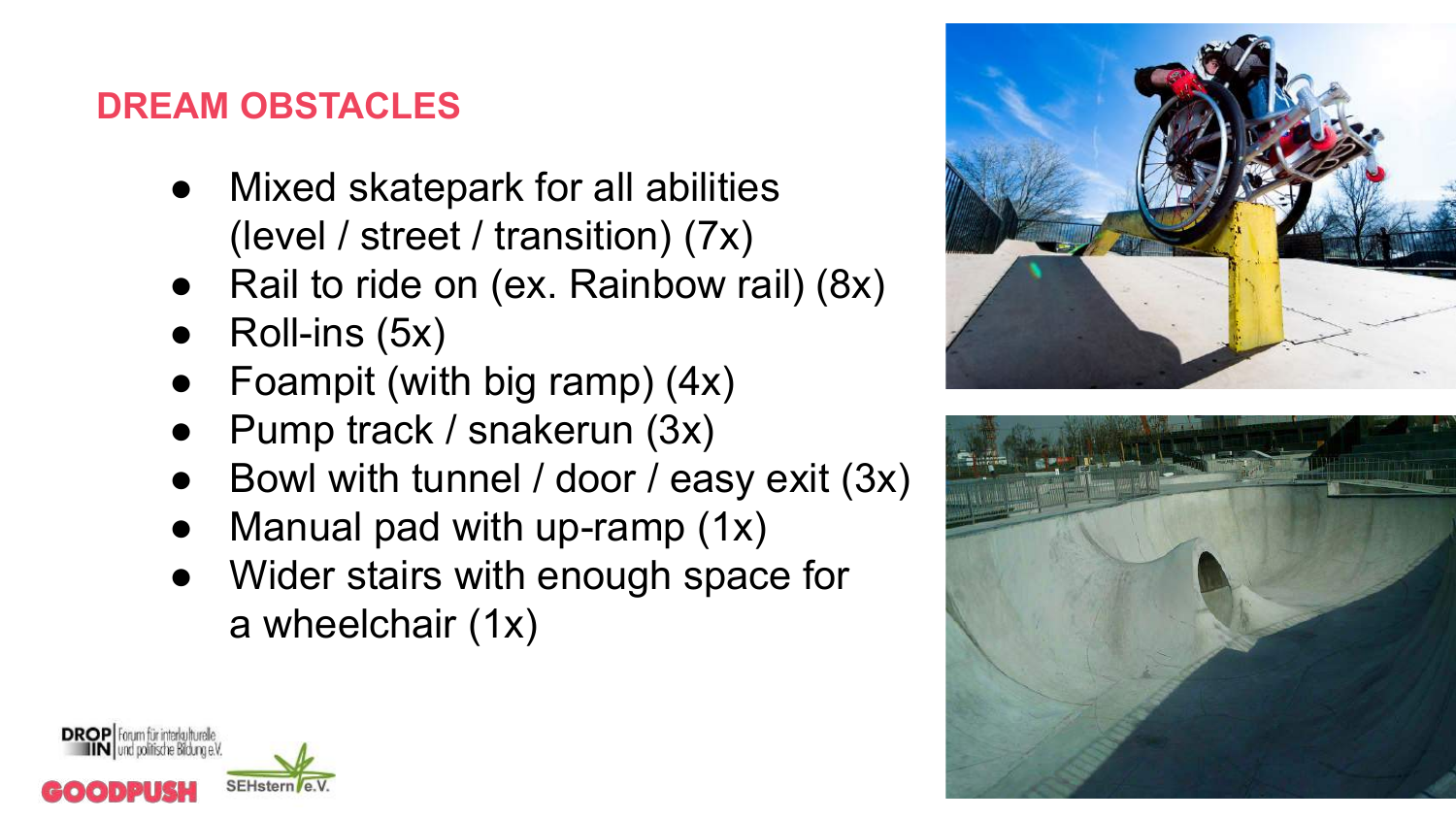#### **FAVORITE SKATEPARKS**

● Fontana Skatepark South in Fontana, California / USA (3x)





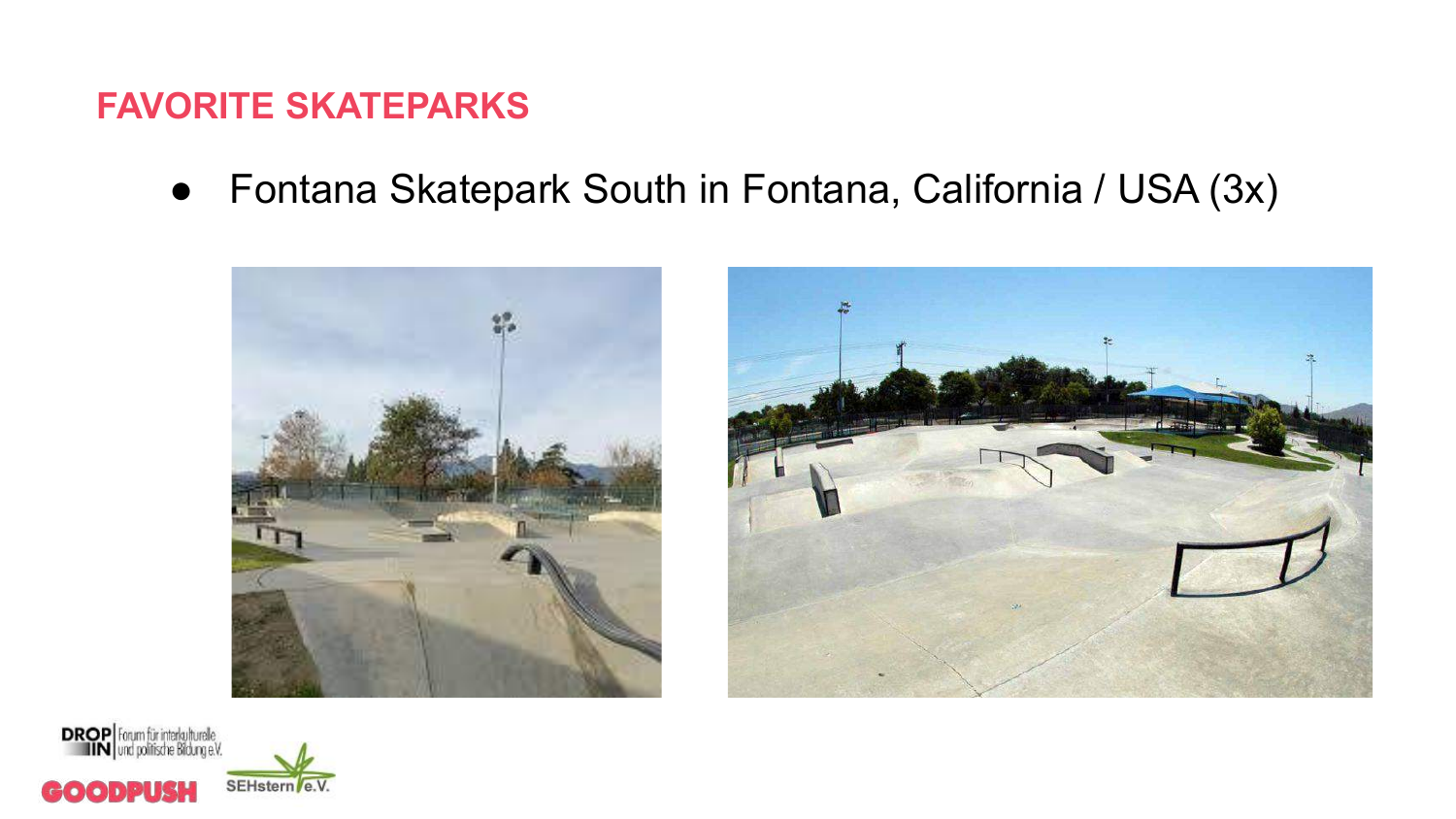#### **FAVORITE SKATEPARKS**

● Venice Beach Skatepark in Los Angeles, California / USA (2x)



**DROP** Forum für interkulturelle  $\bullet$  [  $\bullet$  ]  $\bullet$  ]

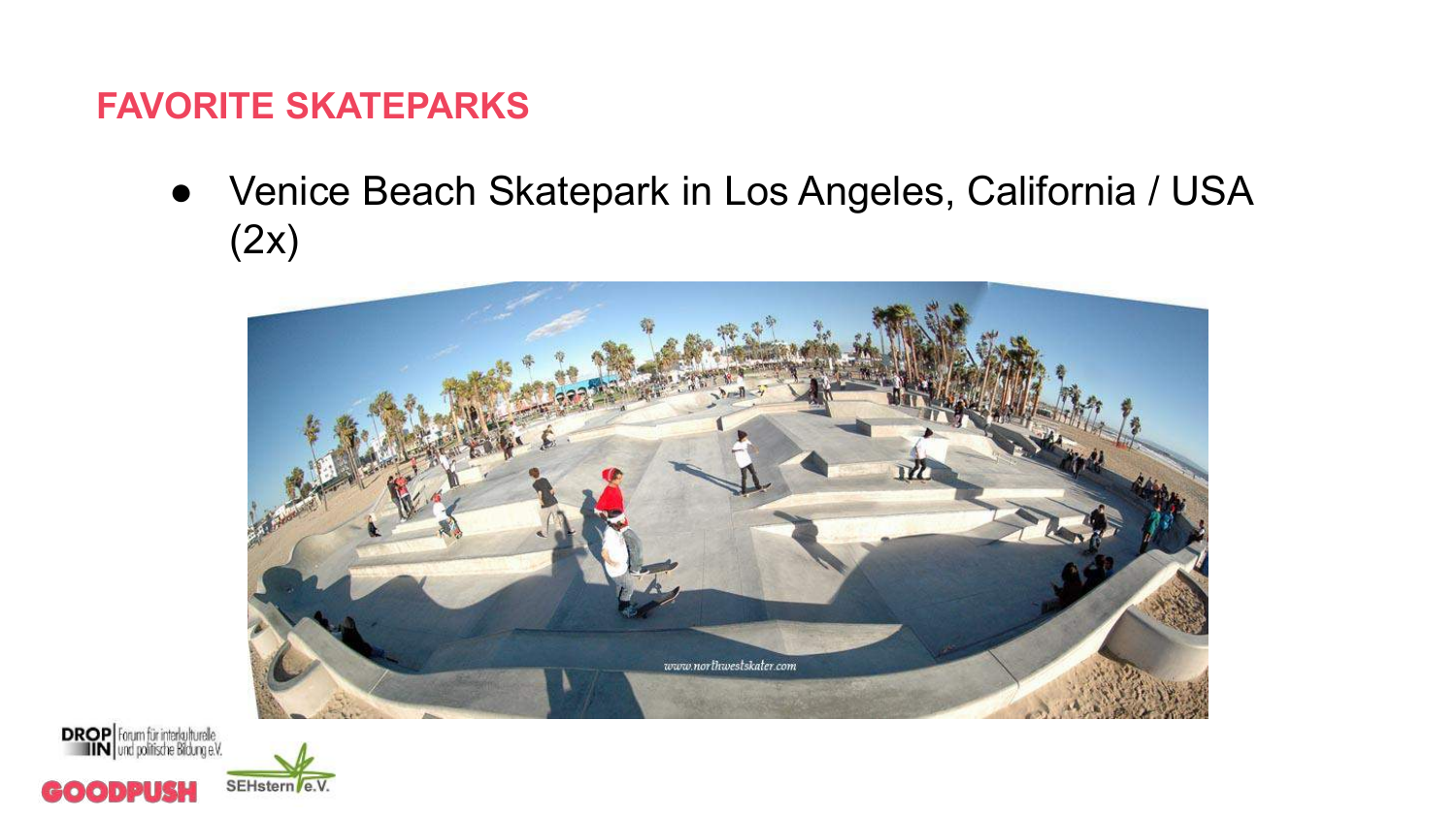#### **FAVORITE SKATEPARKS**

● Adrenaline Alley in Corby / UK (2x)